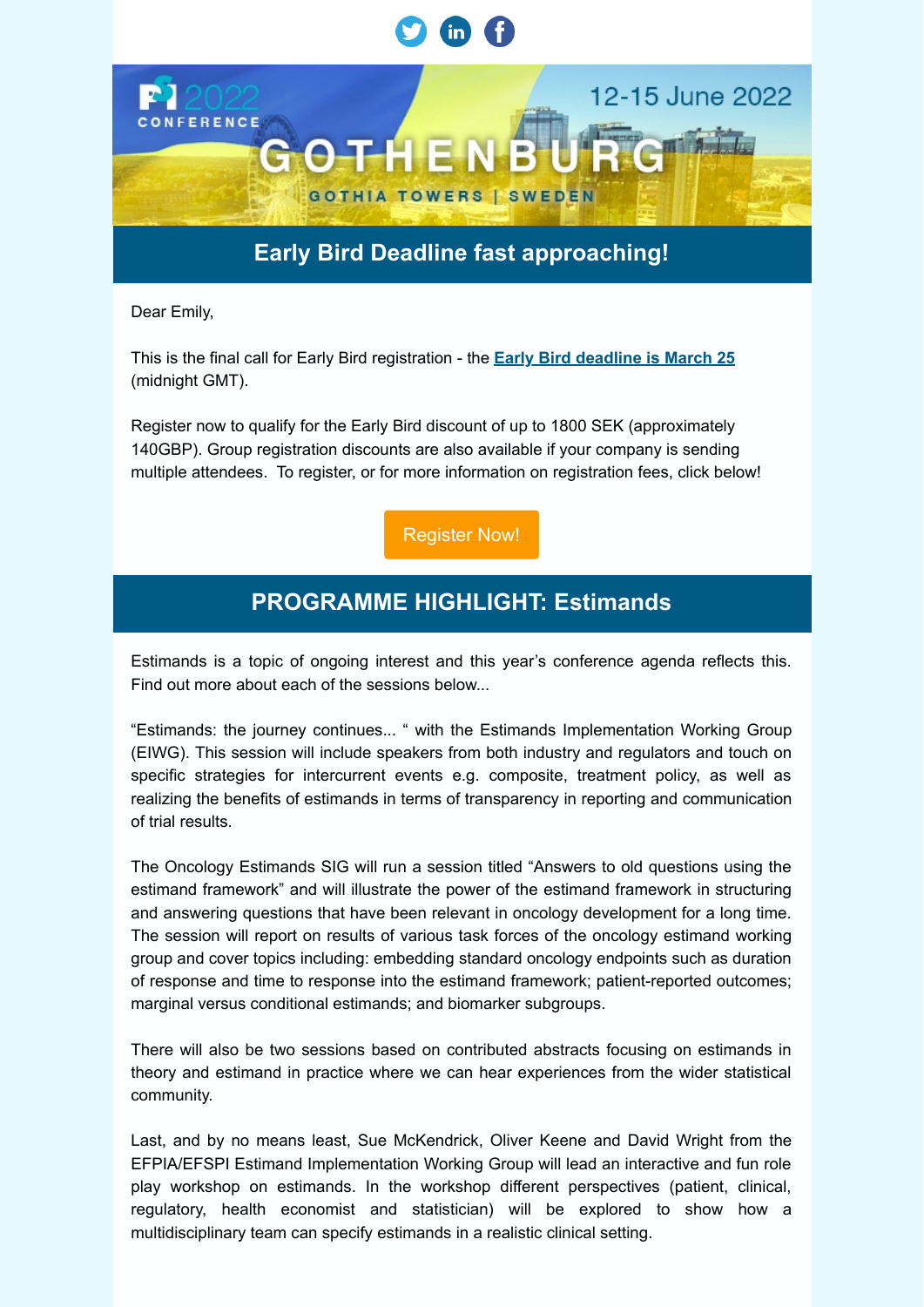As well as sessions during the main conference Dominic Magirr and Björn Bornkamp will present a pre-conference course on Estimand-aligned statistical analyses of clinical trials.

## **SOCIAL HIGHLIGHT: Gala Dinner**



On Tuesday evening the PSI Conference Gala Dinner will be held at Kajskjul 8 located on the quayside in the harbour. As well as a great location and great food we are also planning some traditional Swedish entertainment...an Abba tribute band. We look forward to welcoming you from 19:00, with the party going on until late.

# **SPOTLIGHT ON: Student Day**

The Conference Student Day will be on Monday 13th June and allows students studying for a BSc, MSc or PhD to experience all that a professional conference has to offer at a reduced price. The Student Day will include presentations from career young statisticians, a networking session, and opportunities to meet and talk with recruiters.

Limited places are available at this reduced cost and will be allocated on a first come first served basis so don't delay, register today!

Students will need to [register as a PSI Student Member](https://psi.glueup.com/track/rd?type=campaign&lid=5&tracking_id=[trackingId]&redirect_url=https%3A%2F%2Fpsiweb.org%2Fmembers%2Fjoin-psi&ts=1647345300&ps=MWpmWXpoSGFvSzJ4ZXdUQlVkUm1weXZpT1FMbi9RT2laM1hvd2laTzVQUENSYld5d0dITTdRVHFtaE9MVENVTw==) (for free) to qualify for a student day pass. Please note that students will be responsible for their own travel costs.

## **SPOTLIGHT ON: Gothenburg**

This year's PSI Conference will take place in Gothenburg in Sweden. If you have some time to spare during your stay take some time to explore this lovely city.

Gothenburg is the second largest city in Sweden and is located on the west coast of the country. As well as being located by the sea it is also surrounded by a lot of forests and lakes.

There are plenty of things to do and the city is easy to get around with well-connected public transport. One of the most visited amusements parks in Scandinavia, Liseberg, is located across the street from the Gothia Towers conference venue. It has 42 rides and attractions for all ages.



If your interests are more cultural Gothenburg has many museums including a museum of art, the maritime museum and the Universeum, a public science centre and museum that includes a rainforest.

Gothenburg offers a variety of parks and natural attractions. One of the biggest and most popular parks is Slottskogen. Easy to reach by tram, Slottskogen is a perfect place for strolls and recreational activities. The park also has a zoo area that is free for everyone. Gothenburg also has a large botanical garden. On the outskirts of the city are the Delsjön and Sisjön lakes.